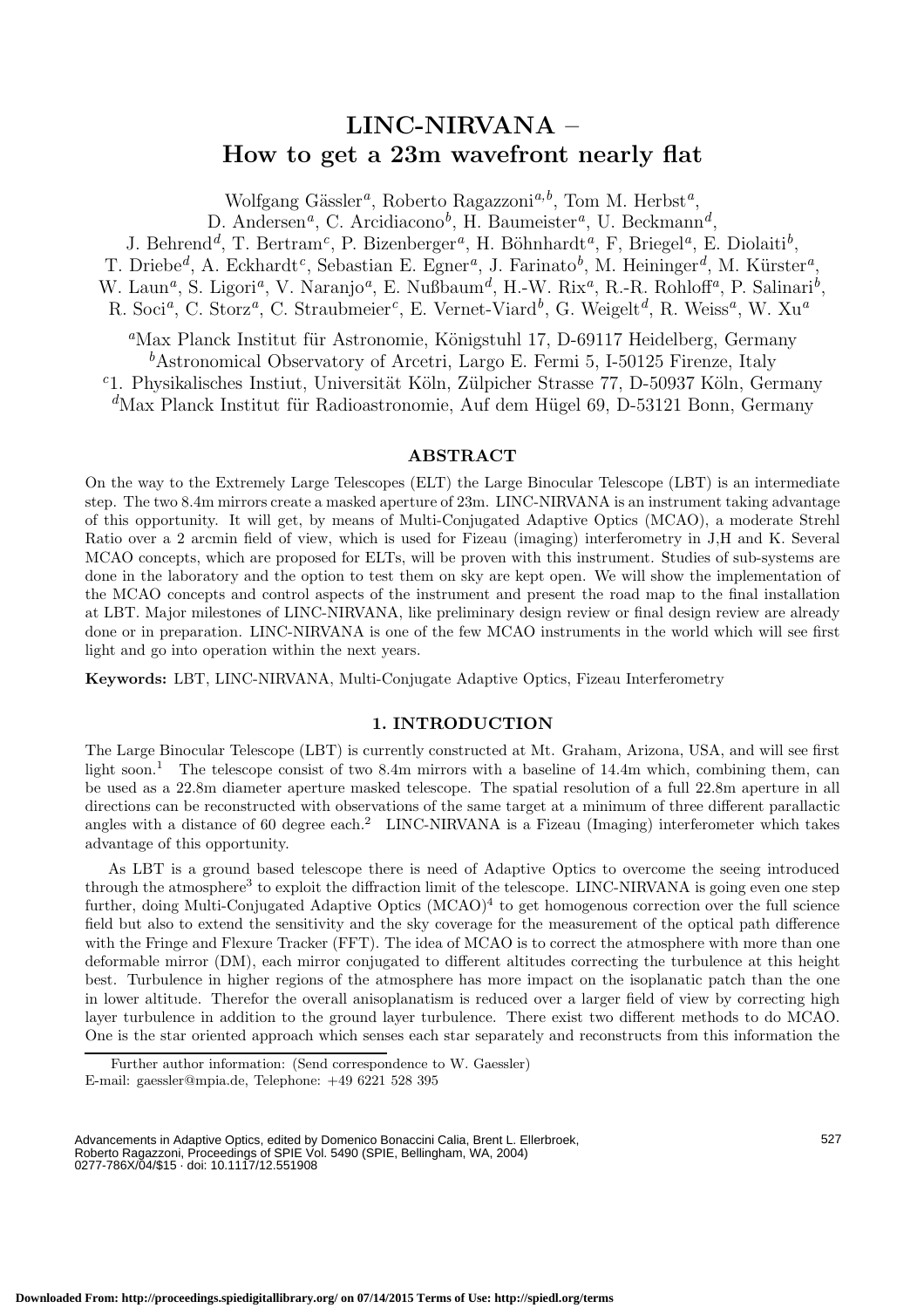turbulence distribution in the atmospheric volume sensed. The other is the layer oriented<sup>5</sup> approach which is trying to measure the turbulent layer best to which the DM is conjugated using the light of all stars together. Several mixed flavors of MCAO are proposed.<sup>6</sup> LINC-NIRVANA is using the layer oriented approach.

After a short overview of the instrument we will discuss the MCAO system in detail and finally explain the implementation phases we plan.

## **2. INSTRUMENT OVERVIEW**

The LINC-NIRVANA instrument<sup>7</sup> is combining the right and left eye of the LBT over a science FoV of  $10''$  x 10". The observation wavelength will be J, H , K. The IR Science Camera<sup>8</sup> is placed in the cryostat below the optical table (see Figure 1). The HAWAII2 chip from Rockwell with 2k x 2k pixels is chosen as science detector.



**Figure 1.** Overview of LINC-NIRVANA. All the major components are named. The overall dimensions of the instrument is about 3.5m x 6m x 2.5m (D x W x H).

The Fringe and Flexure Tracker  $(FFT)^9$  is also placed in the near-infrared channel sharing the light with the science camera. A dichroic is dividing the light between the FFT and the science detector. The FFT sensor is driving a piston mirror correcting for optical path differences between the right and left arm.

The overall size of the bench is about 3.5m x 6m and the height is about 2.5m. The four wavefront sensors are placed on the top of the bench, one Ground Layer Wavefront Sensor (GWS) and one Mid-High Layer Wavefront Sensor (MHWS) for each side, left and right.

The GWS are driving the adaptive secondaries<sup>10</sup> of the telescope which are equipped with 672 voice coil actuators. The MHWS control piezo stack DM with 349 actuators. The DM are placed in a constant envelope collimator where the size of the meta-pupil is kept equal. Therefor it is possible to move the DM over the full length of the collimator illuminting always all actuators. No degree of freedom is lost for wavefront correction.

528 Proc. of SPIE Vol. 5490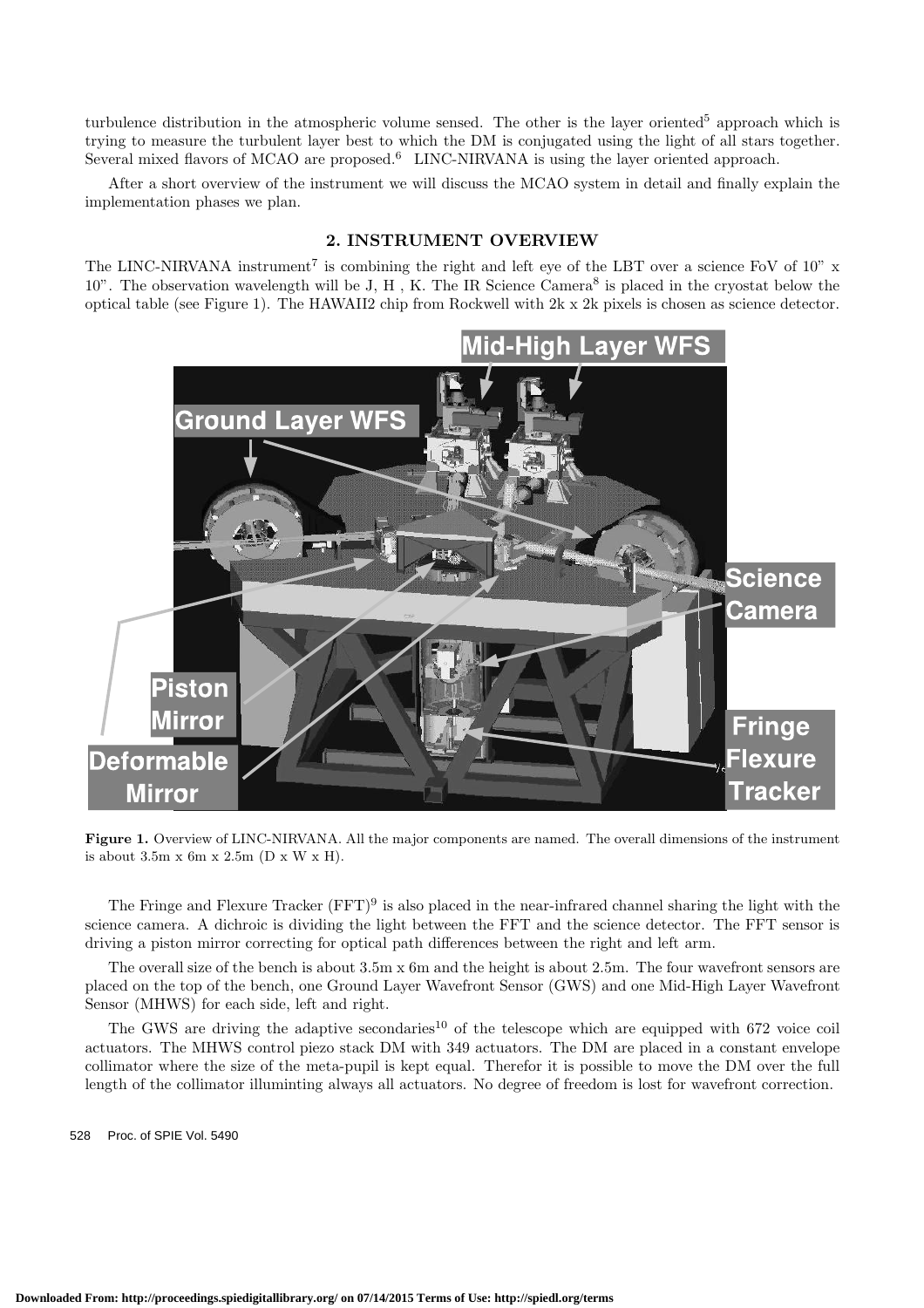

**Figure 2.** Ground Layer Wavefront Sensor (GWS). 12 star enlargers can pick up one guide star each out of the annular field. The light is optically co-added on the detector AT the back of the sensor. The full unit is de-rotated with a bearing.

The de-rotation of the instrument has to be done for each sub-system separately because of the geometry of the telescope and the position of the instrument in the front bent focus of the LBT. A common de-rotation of the full instrument is not possible because of different chirality of the beam from left and right side, which also destroys the hometheticity of the pupil if using i.e. different optical de-rotator for each arm.

## **3. MCAO WAVEFRONT SENSORS**

MCAO has two major goals. The first goal is to get a **wider isoplanatic patch** in which the atmosphere is corrected. The second goal is to enlarge the field where guide stars can be chosen from aiming on a higher **sky coverage**. As it is quite expensive to cover a full 2' FoV with infrared detectors in proper sampling for a 23m class imager, LINC-NIRVANA is using MCAO, in its first, just to increase the sky coverage and the sensitivity for the FFT and AO guide stars.

Both sensors, GWS and MHWS, are testing novel techniques for wavefront sensing which are proposed in the perspective to be used later on Extremely Large Telescopes (ELT) with aperture diameters of 30 to 100 meters. Table 1 contains the main feature of the wavefront sensors.

| GWS                                     | <b>MHWS</b>                |  |
|-----------------------------------------|----------------------------|--|
| <b>Pyramid Wavefront Sensor</b>         |                            |  |
| Optical co-adding                       |                            |  |
| $12\text{ NGS}$                         | 8 NGS                      |  |
| Multiple Field of View                  |                            |  |
| $2^{\prime}$ - 6' diameter annular ring | 2' diameter central circle |  |
| sensing wavelength: $0.6$ -0.9 $\mu$ m  |                            |  |

**Table 1.** Overview of the wavefront sensor features.

The GWS (Figure 2) is fed directly with the F/15 telescope focus through an annular fold mirror. Up to 12

Proc. of SPIE Vol. 5490 529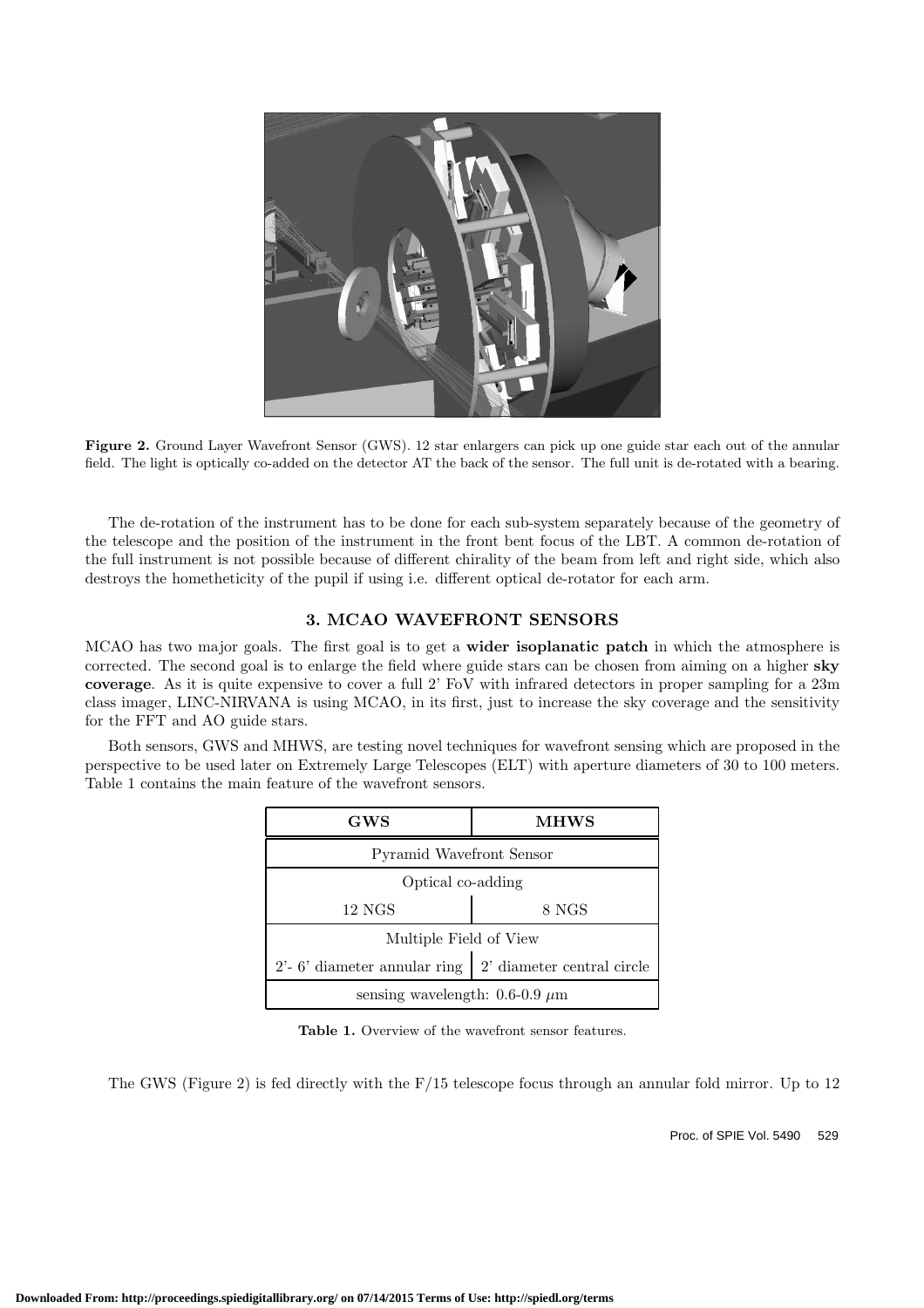

**Figure 3.** Mid-High Layer Wavefront Sensor (MHWS). 8 star enlarger can pick up a natural guide star (NGS) out of the center 2' FoV. The light is optically co-added on the detector. De-rotation is done with a K-mirror in the  $F/20$  camera which is feeding the sensor with light. The light is split between mid and high layer.

star enlarger, on two cross mounted translation stages, can pick up a guide star out of the annular field with 2' inner and 6' outer diameter. The star enlargers were proposed by Ragazzoni et al.<sup>11</sup> to overcome problems in dimensions when re-imaging the four pupils created by the Pyramid Sensor<sup>12</sup> while keeping the spot on the tip of the pyramid large. Each star enlarger has its own pyramid. The pupils off all the stars are optically co-added on one detector. Such technique is applicable with any pupil wavefront sensors like the Pyramid Sensor or the Curvature Sensor. The complete GWS unit is de-rotated with a bearing. Therefor the star enlarger don't need further movement after positioning until a new target gets acquired.

The MHWS (Figure 3) is fed with visible light through a F/20 camera. 8 star enlargers are used to pick up guide stars in the central 2'. The sensor uses also optical co-adding. The de-rotation is done optically with a K-mirror placed in the F/20 camera. The light is split between the mid and the high layer. The mid layer can be conjugated to 4-8 km while the high layer can be conjugated to 10-15 km. The ability to change the conjugated altitude is quite useful. There is not only a non negligible change in distance by larger zenith angles but just recently it was shown that turbulent layer show strong seasonal variations.<sup>13</sup> Table 2 gives an idea how the distance of a layer at an fixed altitude of 4km and 10km above the telescope changes.

The optical co-adding does allow to choose guides stars down to 20mag as long the integrated guide star is reaching values between 14-17mag. Such faint magnitudes and the large size for the FoV leads to a sky coverage of about  $10\%$  and  $30\%$  at the south galactic pole and the north galactic pole, respectively.<sup>14</sup> At galactic latitude the system will have a sky coverage above 90%.

The local de-rotation of the wavefront sensors requires to off-load continously the current mapping between the sub-apertures on the CCD and the actuators of the DM. To simplify this procedure it is important to know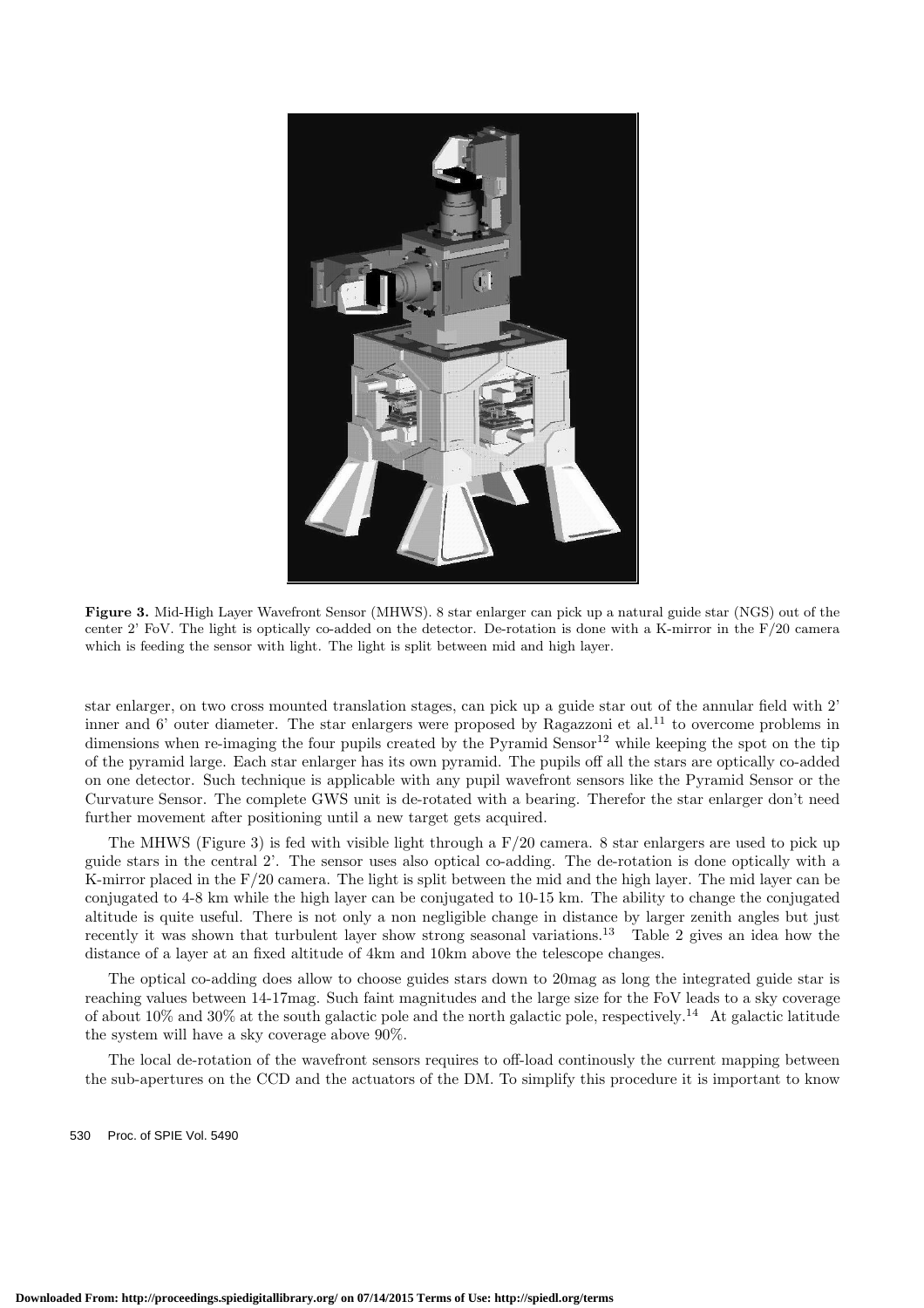|              | Zenith distance   layer 4km above telescope | layer 10km above telescope |
|--------------|---------------------------------------------|----------------------------|
| $30^{\circ}$ | 4.6km                                       | 11.5km                     |
| $45^{\circ}$ | 5.6km                                       | 14.1km                     |
| $60^{\circ}$ | 8km                                         | 20km                       |

**Table 2.** Distance between a layer of a certain altitude and the telescope depending on the zenith distance. The altitude of the layer are chosen from turbulence measurements above San Pedro $\operatorname{Mārtir}^{13}$ 

the linearity of the influence function of each actuator and its change with different temperature or gravity vector. Extensive tests with the 349 piezo stack actuator DM are already done and further are under way<sup>15</sup> to understand its behavior and using this knowledge to minimize initial day calibrations and re-calibrations during night.

## **4. CONTROL SYSTEM**

The instrument has five sub-systems driving mirrors with one or several hundred actuators to correct the shape of the incoming wavefront.

- Ground Layer Wavefront Sensors (GWS), right and left, controlling each an adaptive secondary (M2) with 672 actuators.
- Mid-High Layer Wavefront Sensors (MHWS), right and left, controlling each a piezo stack mirror with 349 actuators (DM).
- Fringe-Flexure Tracker Sensor (FFTS), controlling the piston mirror (Piston) with one actuator.



**Figure 4.** A simple control approach with loops in a cascade. The GWS does reduce the wavefront distortion with the adaptive secondary after that, optically decoupled, the MHWS does further wavefront improvement. The optical path difference corrected by the FFTS introduces piston which is not sensed with the MHWS and therefor does not affect the AO loop.

Proc. of SPIE Vol. 5490 531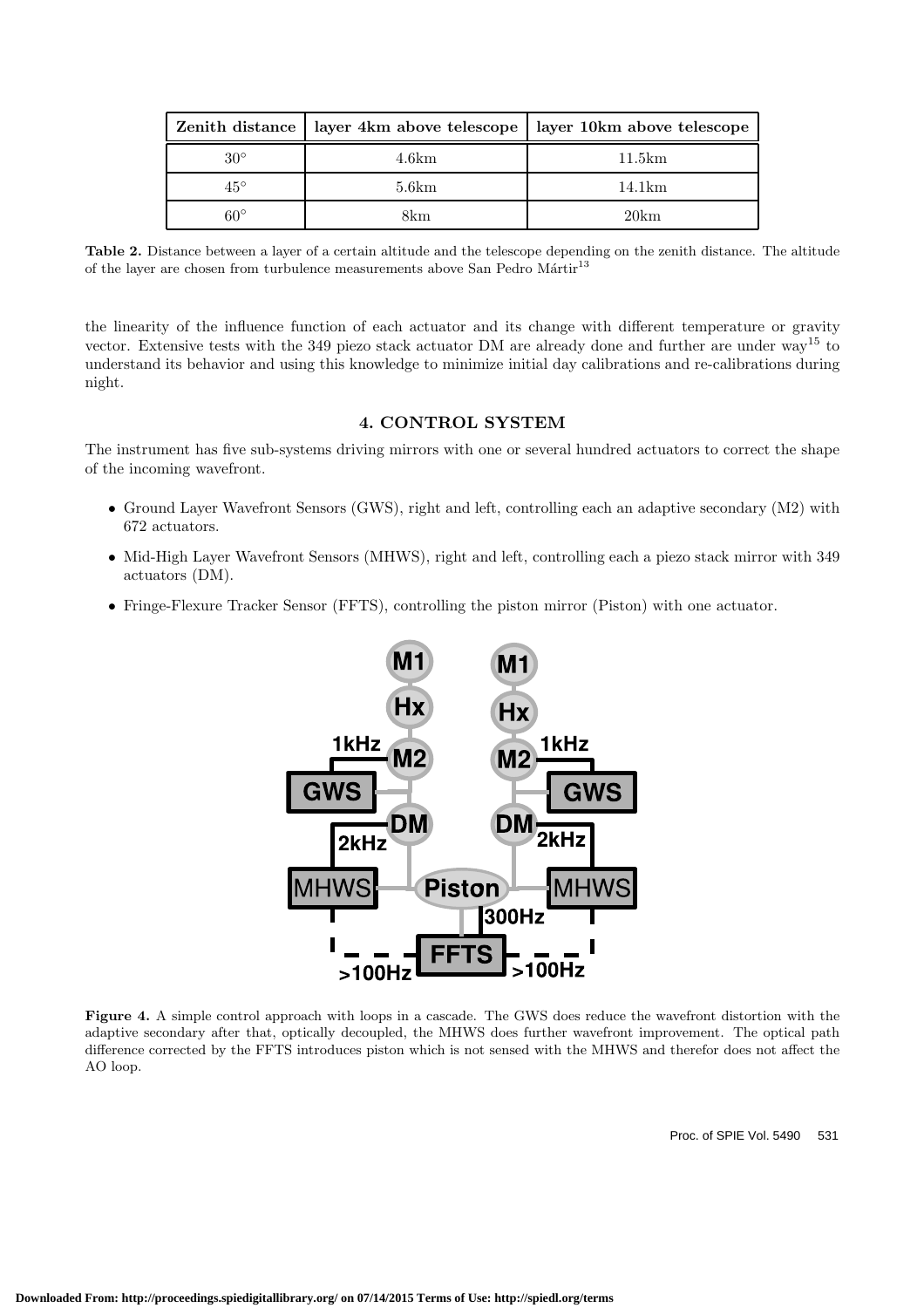The MHWS itself consist out of two nested loop which we in approximation now treat as one. This is also supported from the fact, that in a first implementation we will have only the high layer DM for each side while the mid layer DM will be substituted with a flat mirror. If we reduce the system to the simplest control possible we have five independent loops as shown in Figure 4. This is feasible because there is no optical coupling of the sensors. GWS and MHWS are in cascade. The GWS loop will correct atmospheric perturbation but does not see the correction done by the MHWS. The MHWS is after the GWS and will see an already improved wavefront similar to an AO system running under good seeing conditions. There is no need of any interaction between the MHWS and GWS in the control. Both loops are robust running on its own.

The FFT only corrects for the optical path differences between right and left side. The piston introduced through the FFT is not visible to a Pyramid sensor and does therefor not influence the MHWS even the piston mirror is in its light path.

The sample frequency is 1kHz for the GWS and up to 2kHz for the MHWS, as higher wind speed is expected in higher altitudes. The FFTS has a sample frequency of 300Hz. Offloading of fast piston to the DM with a frequence larger than  $100Hz$  and amplitudes smaller than  $1\mu$ m is thought of. This could become necessary because the piston mirror shows mechanical resonances at around 100Hz.

The GWS uses a CCD50 with 128 x 128 pixel while the MHWS uses a CCD39 with 80 x 80 pixels. Both CCDs are from E2V and driven with controller from SciMeasure. The FFTS detector will be a HAWAII1 1024 x 1024 pixels from Rockwell driven with the MPIA-in-house electronics. Only windows smaller than 64 x 64 pixels will be read out for fringe tracking to get the required frame rate. The control computer will be a LINUX based PC, one computer for each loop.

To improve the overall system performance we plan for a data handling system (DHS) which will take care of modal gains and off-loading between the loops and to the telescope control system (TCS). Distortions from one layer are seen de-focused in the other layer. An extended control matrix taking care of such modes or a filter in the gain calculation could do some mediation between the loops to suppress over correction.



**Figure 5.** Extended control approach. A data handling system (DHS) is implemented to improve the performance. It will mediate through gain filtering and off loading between the single loops and the telescope control system (TCS).

532 Proc. of SPIE Vol. 5490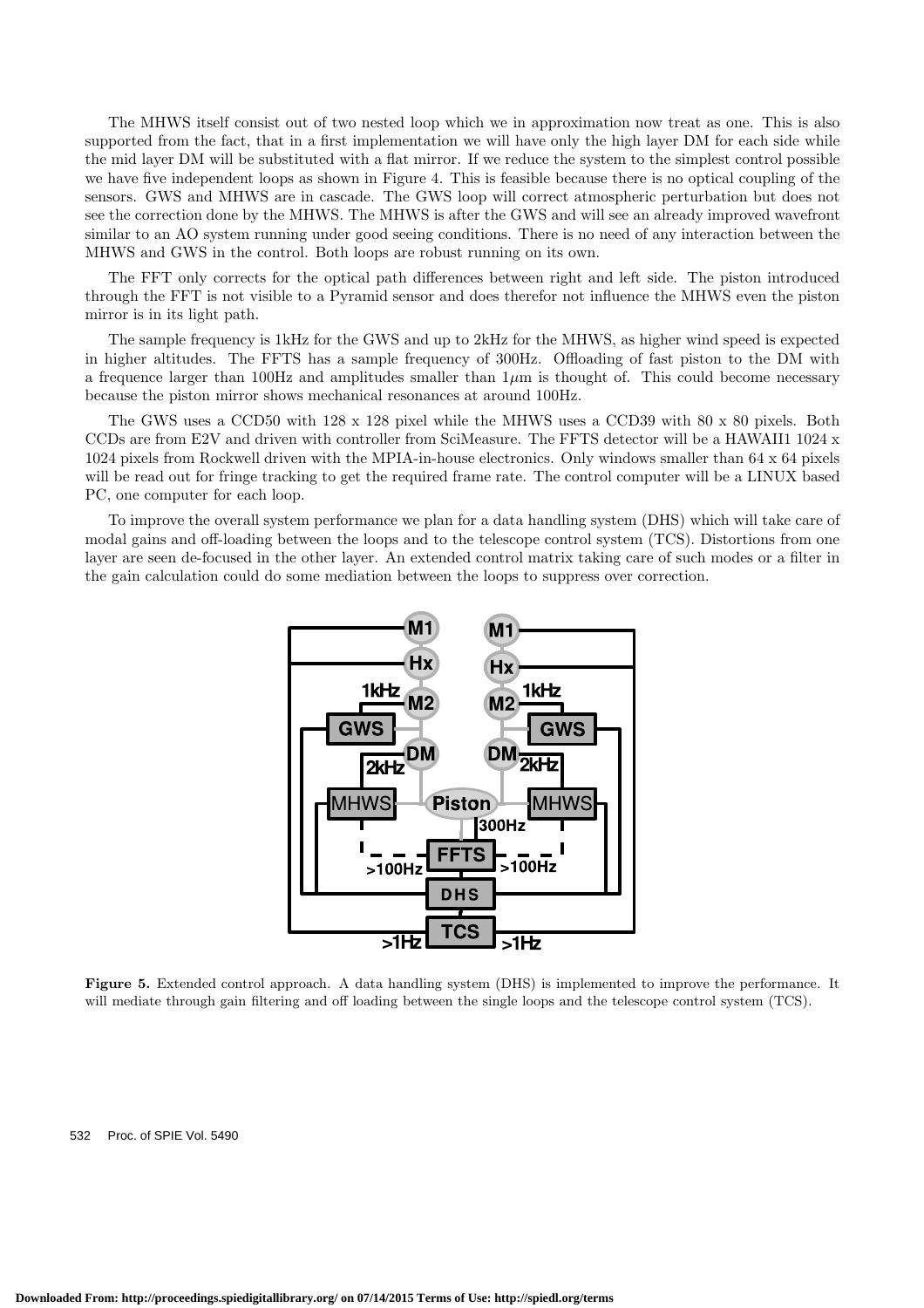#### **5. IMPLEMENTATION PHASES**

LINC-NIRVANA is a complex instrument using several novel and not finally proven techniques. We already studied and simulated the instrument and its sub-systems, like MCAO, FFTS, etc. up to a Preliminary Design level.<sup>16</sup> Several prototypes and experiments to prove concepts are done or under way. I.e. we are planning a single arm experiment with one MHWS and two DM in the laboratory with the option to test it also on sky<sup>15</sup> and with a further laboratory experiment we already tested the beam combination and FFT algorithms.<sup>17</sup> The installation of the instrument at LBT is split into three implementation steps:

- interferometry with single guide star AO
- *•* single arm MCAO with 2 and 3 DM
- implementation of full MCAO (2 DM per arm first) with interferometry

Such breakdown of the instrument installation should help to understand each sub-system best to improve its performance.

#### **6. CONCLUSIONS**

LINC-NIRVANA is a Fizeau interferometer for the LBT using MCAO to increase the sky coverage. The MCAO provides a moderate strehl ratio over 2' FoV using the layer oriented approach. Through optical decoupling of all the wavefront sensors a very simple control approach can be used and complexity can be reduced. Similar subsystems with same hardware and software make maintenance easier. The instrument will be implemented at the telescope in three major steps to understand problems introduced by each component better and improve its performance. LINC-NIRVANA will be the first instrument making use of the 23m resolution at LBT over a wider field of view .

#### **Acknowledgment**

The work is partially funded by the Alexander von Humboldt Foundation through the Wolfgang Paul Prize.

### **REFERENCES**

- 1. J. M. Hill and P. Salinari, "Large Binocular Telescope project," **5489**, SPIE, June 2004.
- 2. M. Carbillet, S. Correia, P. Boccacci, and M. Bertero, "Restoration of interferometric images. II. The casestudy of the Large Binocular Telescope," *A&A* **387**, p. 744, 2002.
- 3. H. W. Babcock, "The Possibility of Compensating Astronomical Seeing," *PASP* **65**, p. 229, 1953.
- 4. J. M. Beckers, "Increasing the Size of the Isoplanatic Patch with Multiconjugate Adaptive Optics," *Proceedings on ESO Conference on Very Large Telescopes and their Instrumentation*, p. 693, ESO, 1988.
- 5. R. Ragazzoni, "Adaptive optics for giant telescopes: NGS vs. LGS," *Backaskog workshop on extremely large telescopes* **57**, p. 175, ESO, 2000.
- 6. D. Bello *et al.*, "Numerical versus optical layer oriented: a comparison in terms of SNR," *Adaptive Optical System Technologies II* **4839**, p. 612, SPIE, 2003.
- 7. T. M. Herbst *et al.*, "The LINC-NIRVANA interferometric imager for the Large Binocular Telescope," **5492**, SPIE, June 2004.
- 8. P. Bizenberger, D. Andersen, H. Baumeister, U. Beckmann, E. Diolaiti, T. Herbst, W. Laun, L. Mohr, and C. Straubmeier, "The LINC-NIRVANA Cryogenic Interferometric Camera," **5490**, SPIE, June 2004.
- 9. C. Straubmaier *et al.*, "A fringe and flexure tracker system for LINC-NIRVANA: basic design and principle of operation," **5491**, SPIE, June 2004.
- 10. A. Riccardi, G. Brusa, P. Salinari, D. Gallieni, R. Biasi, *et al.*, "Adaptive secondary mirror for the Large Binocular Telescope," **4839**, p. 721, SPIE, 2003.
- 11. R. Ragazzoni, E. Diolaiti, E. Vernet-Viard, J. Farinato, and E. Marchetti, "Arbitrarily small pupils in layer-oriented Multi-Conjugate Adaptive Optics," *PASP* , accepted.

Proc. of SPIE Vol. 5490 533